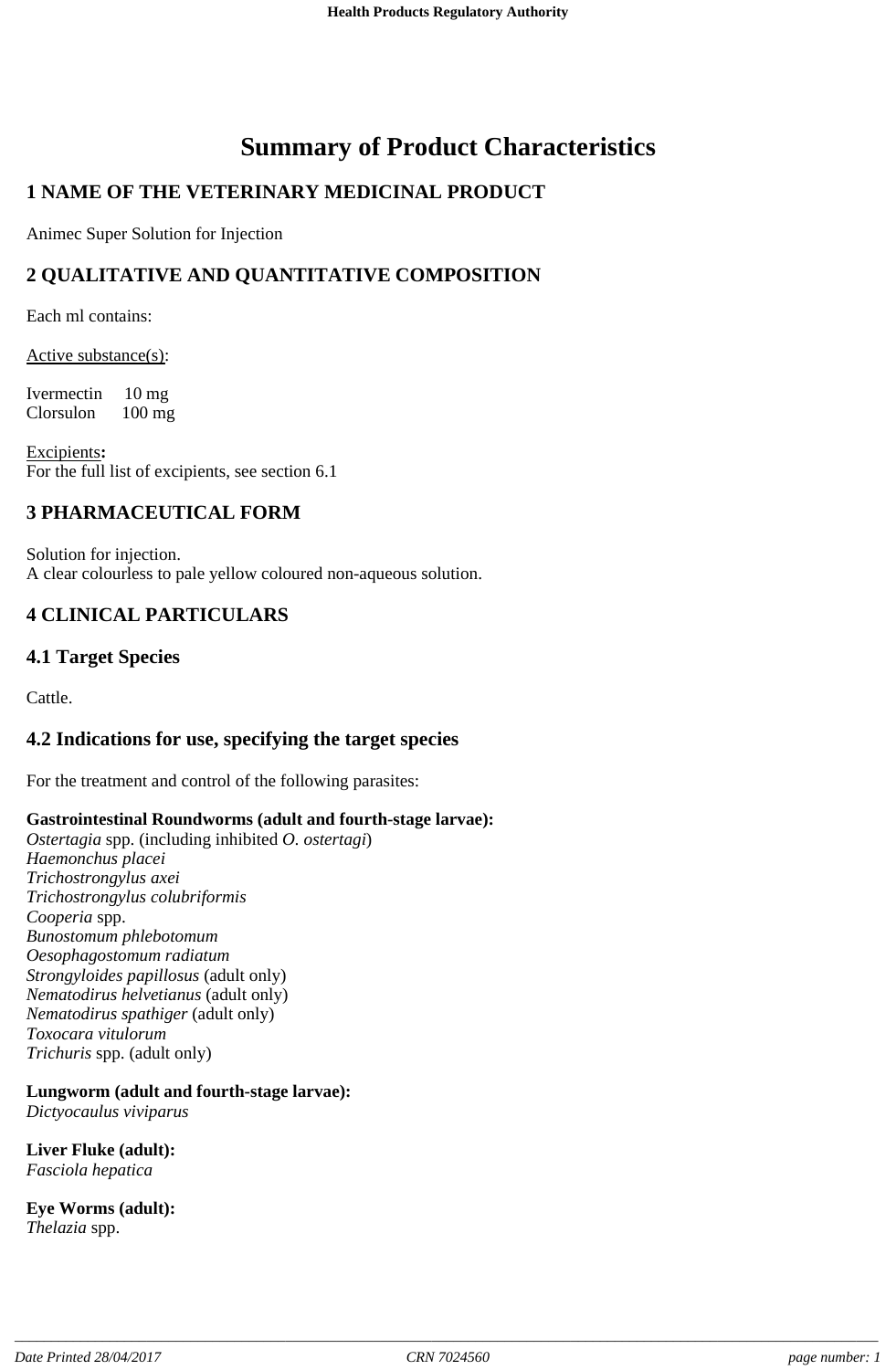#### **Warbles (parasitic stages):**

*Hypoderma bovis H. lineatum*

#### **Mange mites:**

*Psoroptes bovis Sarcoptes scabiei var. bovis*

#### **Sucking Lice:**

*Linognathus vituli Haematopinus eursternus Solenopotes capillatus* `

The veterinary medicinal product may also be used as an aid in the control of biting lice (*Damalinia bovis*) and the mange mite *Chorioptes bovis*, but complete elimination may not occur.

#### **Persistent Activity**

When cattle have to graze on pasture contaminated with infective larvae of cattle nematodes, treatment with the product at the recommended dose rate can control re-infection with *Haemonchus placei* and *Cooperia* spp., acquired up to 14 days after treatment, *Ostertagia ostertagi* and *Oesophagostomum radiatum* acquired up to 21 days after treatment and *Dictyocalus viviparus* acquired up to 28 days after treatment.

### **4.3 Contraindications**

This product is not to be used intramuscularly or intravenously. This product is registered for use in cattle only. Do not use in other species as severe adverse reactions, including fatalities in dogs, may occur. Do not use in animals with known hypersensitivity to the active ingredient or any of the excipients.

### **4.4 Special warnings for each target species**

Care should be taken to avoid the following practices because they increase the risk of development of resistance and could ultimately result in ineffective therapy:

- Too frequent and repeated use of anthelmintics from the same class, over an extended period of time.
- Underdosing, which may be due to underestimation of body weight, misadministration of the product, or lack of calibration of the dosing device (if any).

Suspected clinical cases of resistance to anthelmintics should be further investigated using appropriate tests (e.g. Faecal Egg Count Reduction Test). Where the results of the test(s) strongly suggest resistance to a particular anthelmintic, an anthelmintic belonging to another pharmacological class and having a different mode of action should be used.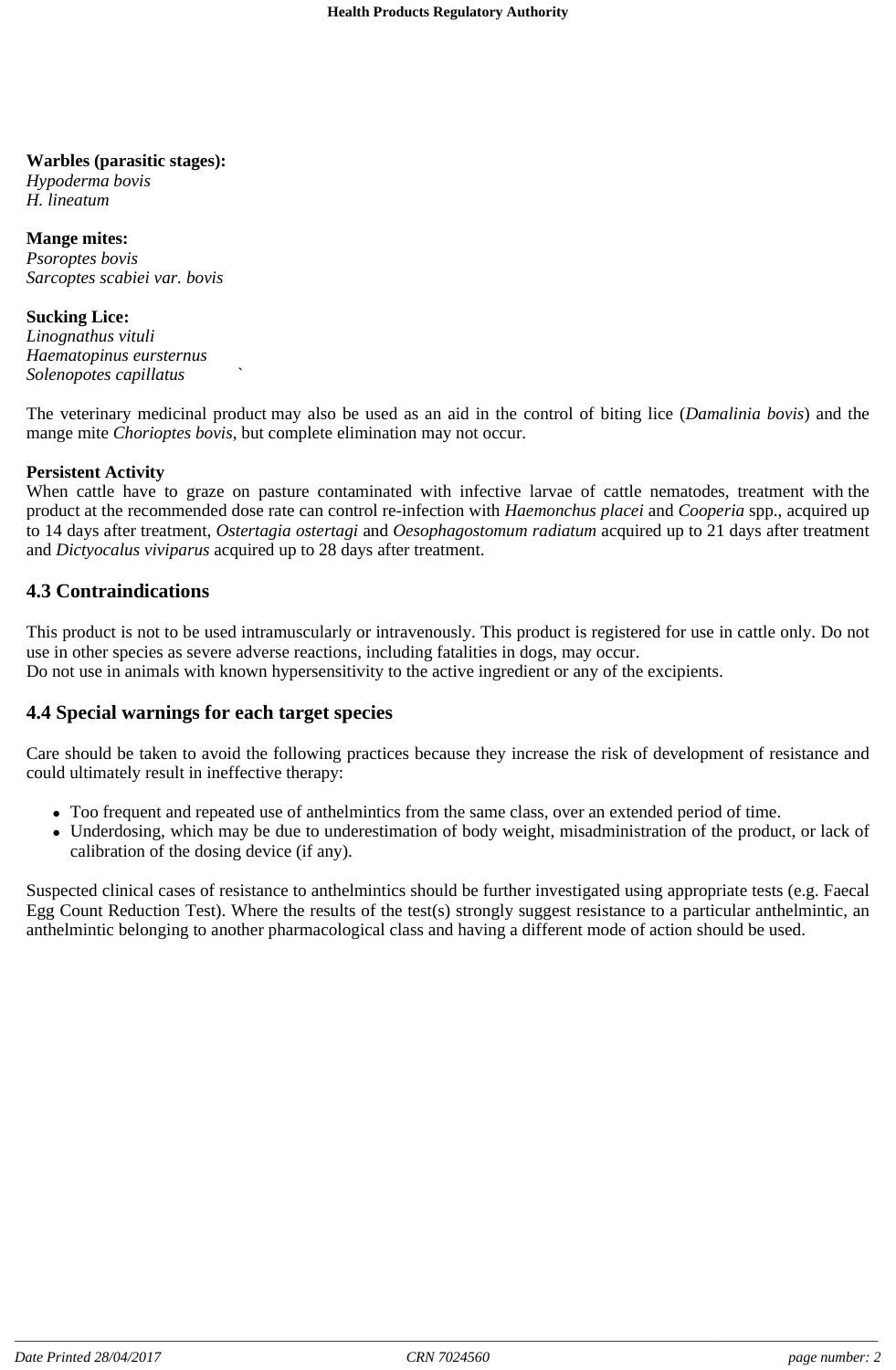# **4.5 Special precautions for use**

#### **Special precautions for use in animals**

Veterinary advice should be sought on appropriate dosing programmes and stock management to achieve adequate parasite control, and to reduce the likelihood of anthelmintic resistance developing. Veterinary advice should also be sought if the product does not achieve the desired clinical effect, as other diseases, nutritional disturbances or anthelmintic resistance might be involved.

Avermectins may not be well tolerated in non-target species. Cases of intolerance resulting in fatalities have been reported in dogs, especially Collies, Old English Sheep Dogs and related breeds or crosses, and also in turtles/tortoises. Divide doses in excess of 10 ml between different injection sites and use different sites to those used for other parenteral medications.

Swab septum before removing each dose. Avoid the introduction of contamination during use.

When using the 250 ml and 500 ml pack sizes, use only automatic syringe equipment. For the 50 ml pack size, the use of a multidose syringe is recommended.

#### **Special precautions to be taken by the person administering the medicinal product to animals**

Do not eat, drink or smoke while handling the product.

Wash hands after use.

Take care to avoid self-administration; the product may cause local irritation and/or pain at the site of injection. In the event of accidental skin contact, wash the affected area immediately with soap and water. If accidental eye exposure occurs, flush the eyes immediately with water.

### **4.6 Adverse reactions (frequency and seriousness)**

Transitory discomfort has been observed in some cattle following subcutaneous administration. Soft tissue swellings may occur at the site of injection. These reactions resolve over time without treatment.

#### **4.7 Use during pregnancy, lactation or lay**

The product is safe for use at any stage of pregnancy or lactation. However, the product is not permitted for use in animals producing milk for human consumption, including pregnant animals intended to produce milk for human consumption. The product will not affect the fertility of cows and bulls and can be given to all ages of animals including young calves.

### **4.8 Interaction with other medicinal products and other forms of interaction**

No interactions have been identified with other products.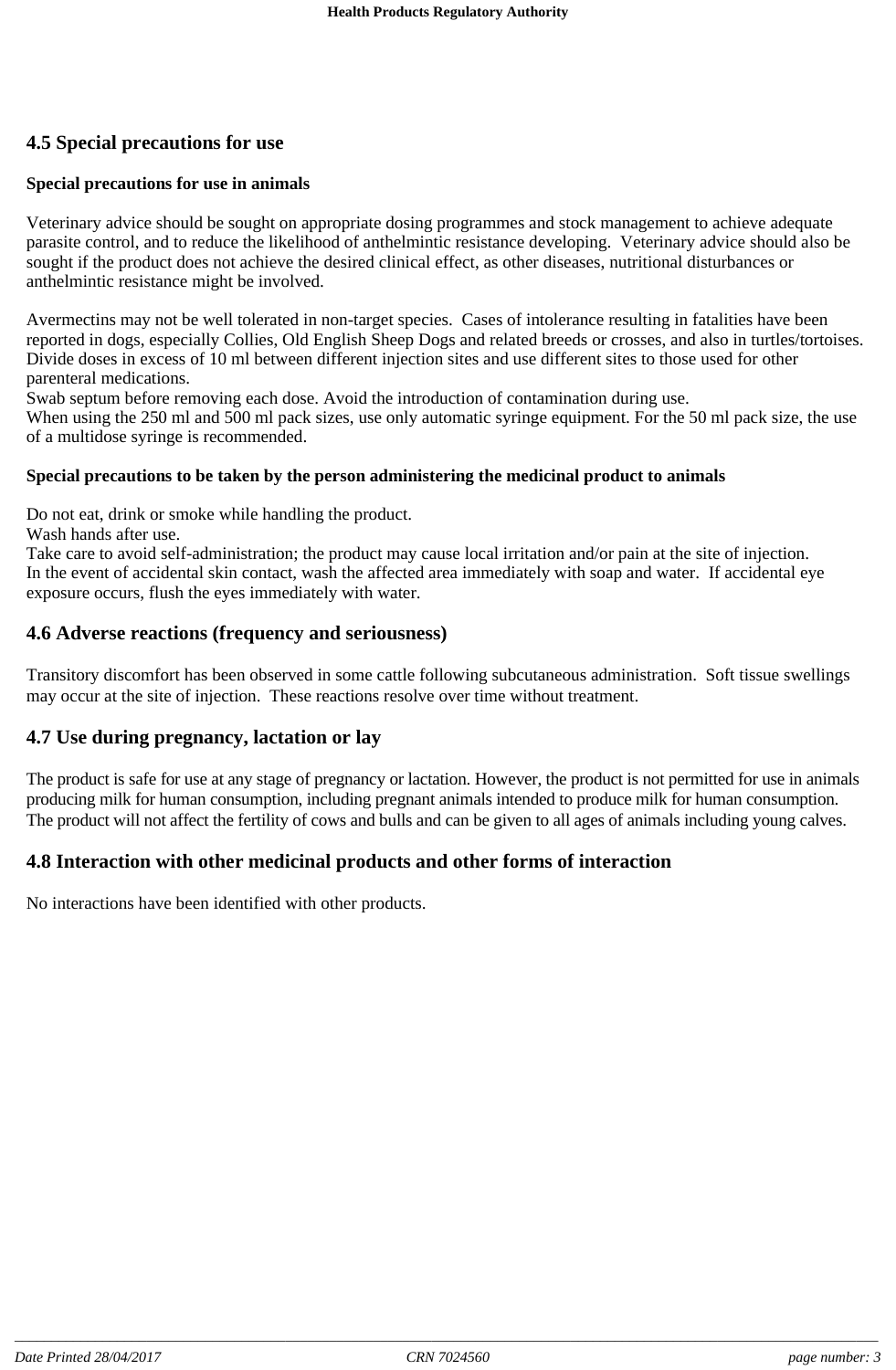### **4.9 Amounts to be administered and administration route**

To ensure administration of a correct dose, bodyweight should be determined as accurately as possible. The accuracy of the dosing device should be checked. If animals are to be treated collectively rather than individually they should be grouped according to their bodyweight and dosed accordingly, in order to avoid under- or overdosing. The product should be given only by subcutaneous injection at the recommended dosage level of 1 ml/50 kg bodyweight (based on a dosage level of 200 mcg ivermectin plus 2 mg clorsulon per kg bodyweight) under the loose skin in front of, or behind, the shoulder. Divide doses greater than 10 ml between two injection sites. A sterile 17 gauge  $\frac{1}{2}$ -inch (15-20 mm) needle is recommended. When the temperature of the product is below 5°C, difficulty in administration may be encountered due to increased viscosity. Warming the product and injection equipment to about 15ºC will greatly increase the ease with which the product can be injected. Different injection sites should be used for other parenteral products.

### **4.10 Overdose (symptoms, emergency procedures, antidotes), if necessary**

The administration of 5 ml per 50 kg bodyweight (5 x the recommended dose rate.) resulted in injection site lesions (including swelling, sensitivity, oedema and inflammation). No other drug-related adverse reactions are expected.

### **4.11 Withdrawal Period(s)**

Meat and offal: 66 days.

Not permitted for use in animals producing milk for human consumption, including pregnant animals intended to produce milk for human consumption*.*

## **5 PHARMACOLOGICAL or IMMUNOLOGICAL PROPERTIES**

ATC Vet Code: QP54AA51

Pharmacotherapeutic Group: Endectocides, ivermectin combinations.

### **5.1 Pharmacodynamic properties**

#### Ivermectin

Ivermectin is a member of the macrocyclic lactone class of endectocides which have a unique mode of action. Compounds of the class bind selectively and with high affinity to glutamate-gated chloride ion channels which occur in invertebrate nerve and muscle cells. This leads to an increase in the permeability of the cell membrane to chloride ions with hyperpolarization of the nerve or muscle cell, resulting in paralysis and death of the parasite. Compounds of this class may also interact with other ligand-gated chloride channels, such as those gated by the neurotransmitter gammaaminobutyric acid (GABA)

The margin of safety for compounds of this class is attributable to the fact that mammals do not have glutamate-gated chloride channels, the macrocyclic lactones have a low affinity for other mammalian ligand gated chloride channels and they do not readily cross the blood-brain barrier.

#### Clorsulon

Clorsulon is rapidly absorbed into the circulating blood. Erythrocytes with bound drug as well as plasma are ingested by *Fasciola* spp. Adult *Fasciola* spp. are killed by clorsulon because of inhibition of enzymes in the glycolytic pathway, which is their primary source of energy.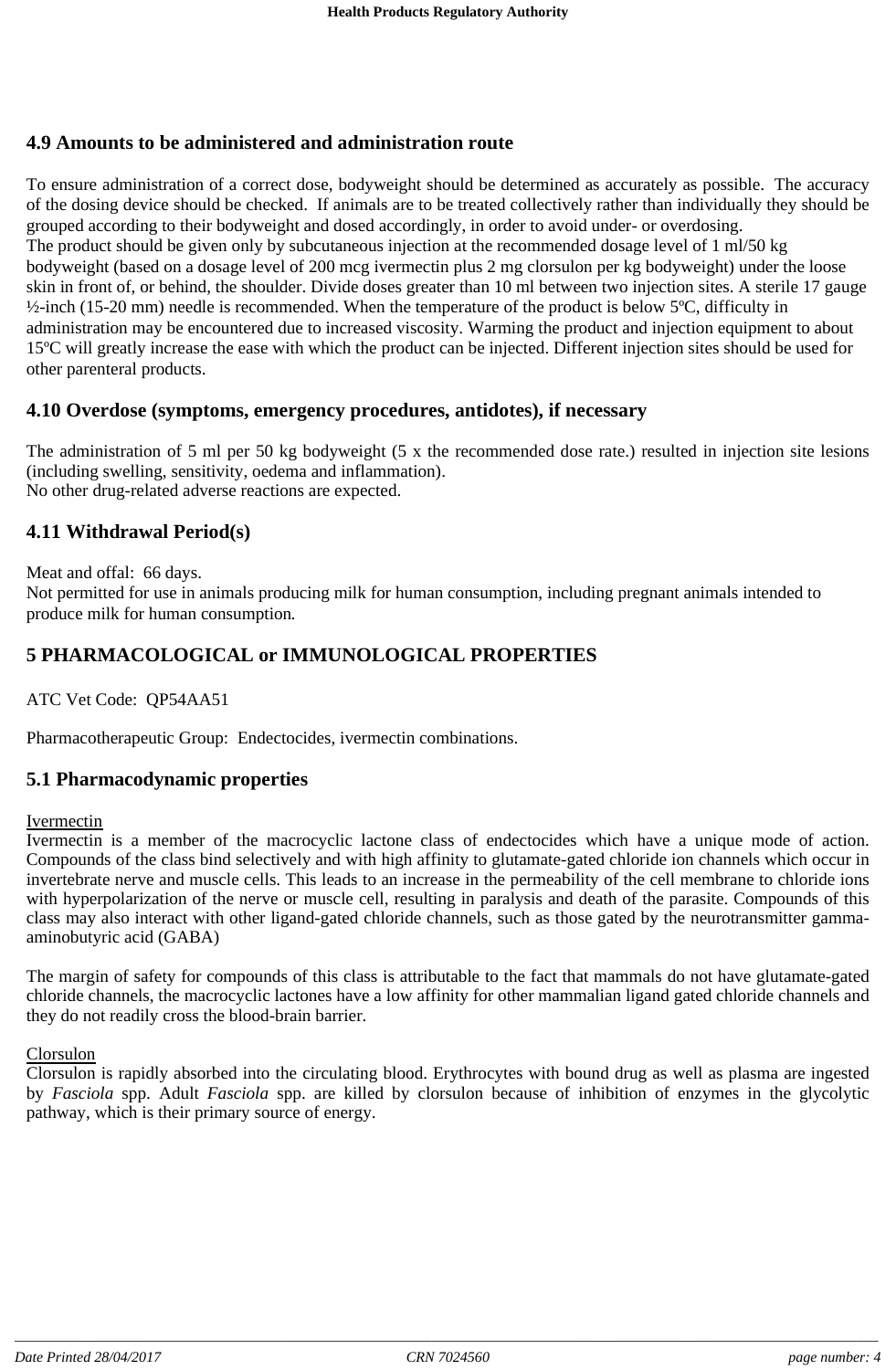# **5.2 Pharmacokinetic properties**

#### Maximum plasma concentration

After subcutaneous administration of 2 mg clorsulon and 0.2 mg ivermectin per kg bodyweight, maximum plasma concentrations of ivermectin (Cmax: 65.80 ng/ml) were achieved 1-2 days after treatment and maximum plasma concentrations of clorsulon (Cmax: 2.58 µg/ml) were achieved approximately 8 hours after treatment

#### Excretion: length of time and route

A dose rate of 2 mg clorsulon and 0.2 mg ivermectin per kg bodyweight was administered by subcutaneous injection. For ivermectin, liver had the highest average residues, peaking on day 7 post dose at an average of 220 ppb. Depletion followed so that by days 28 and 35 the liver residues were 11 and 6 ppb respectively. Fat residues also peaked on day 7 at an average of 160 ppb. They decreased to 6 and 4 ppb by days 28 and 35 respectively. Muscle and kidney residues were negligible at 1 and 2 ppb respectively by day 28.

For clorsulon, kidney had the highest average residues of 0.54 ppm (540ppb) on day 3 post dose. At the same time, liver averaged 0.20 ppm, muscle averaged 0.06 ppm and fat averaged 0.02 ppm. Rapid depletion followed, resulting in average residues at or below the detection limit of 0.01 ppm by day 21 for all tissues.

In cattle receiving a single dose of tritium-labelled ivermectin (0.2-0.3 mg/kg bodyweight), analyses showed that composites of faeces collected during the first 7 days after dosing contained almost all the dosed radioactivity, only about 1-2% being excreted in the urine. Analyses of the faeces showed that about 40-50% of the excreted radioactivity was present as unaltered drug. The remaining 50-60% was present as metabolites or degradation products.

During the first 7 days following intra-ruminal administration of 7 mg/kg clorsulon to a 270 kg steer, about 90% of the radiolabel in the administered dose was found in the urine (25%) and the faeces (65%).

# **6 PHARMACEUTICAL PARTICULARS**

## **6.1 List of excipients**

Glycerol Formal Propylene Glycol Ethanolamine (for pH adjustment)

## **6.2 Incompatibilities**

In the absence of compatibility studies, this veterinary medicinal product must not be mixed with other veterinary medicinal products.

### **6.3 Shelf-life**

Shelf-life of the veterinary medicinal product as packaged for sale: 3 years Shelf-life after first opening the immediate packaging: 28 days

## **6.4 Special precautions for storage**

Keep the container in the outer carton in order to protect from light.